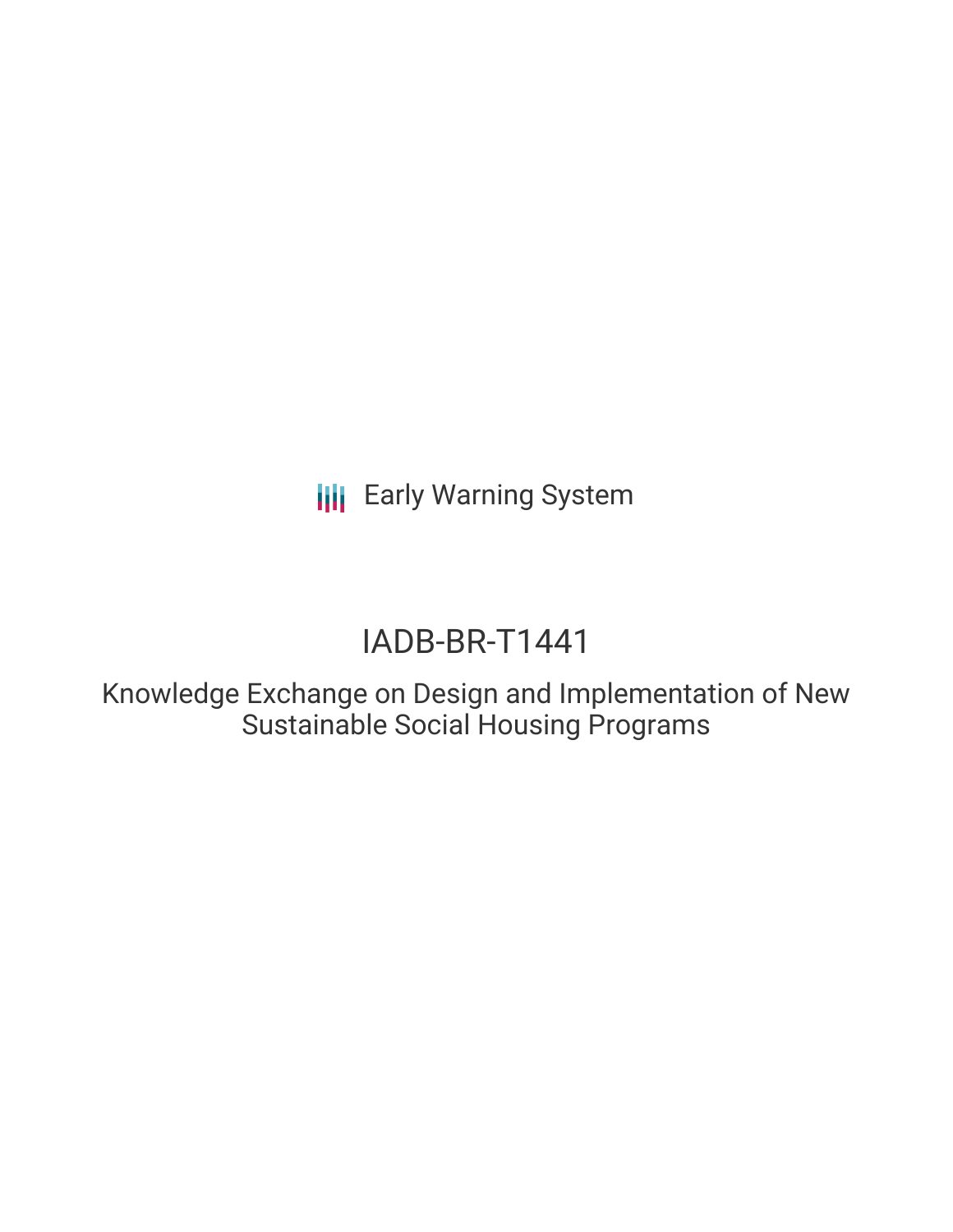



## Early Warning System

Knowledge Exchange on Design and Implementation of New Sustainable Social Housing Drograms

### **Quick Facts**

| <b>Countries</b>              | Brazil, Mexico                            |
|-------------------------------|-------------------------------------------|
| <b>Financial Institutions</b> | Inter-American Development Bank (IADB)    |
| <b>Status</b>                 | Approved                                  |
| <b>Bank Risk Rating</b>       | С                                         |
| <b>Voting Date</b>            | 2019-12-18                                |
| <b>Borrower</b>               | Government of Brazil                      |
| <b>Sectors</b>                | Law and Government, Technical Cooperation |
| <b>Investment Type(s)</b>     | Grant                                     |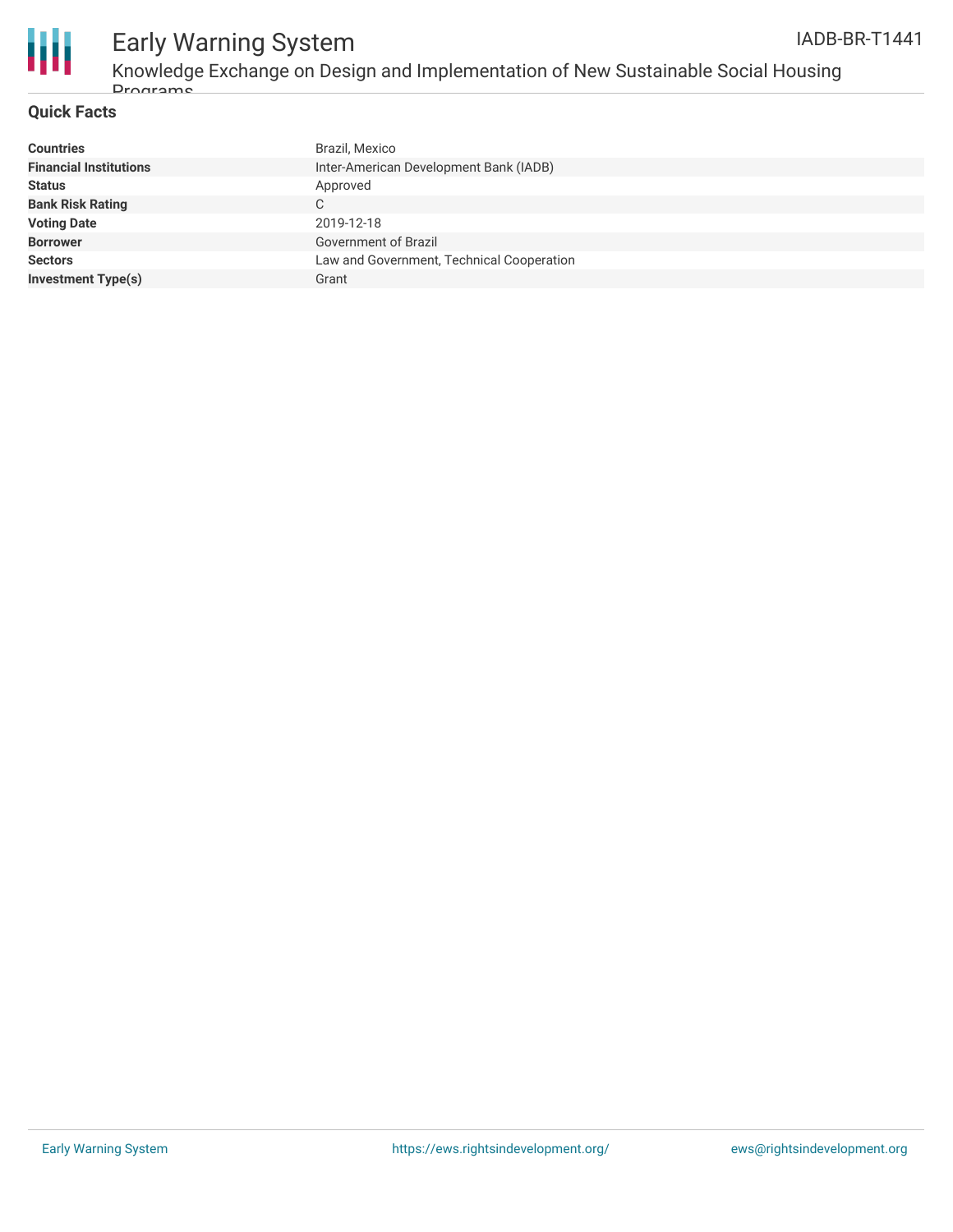

### **Project Description**

Strengthen the skills of technical level professionals linked to the New Housing Program of Brazil, facilitating their transfer and stay to Mexico City and other nearby cities, so that they can learn about experiences in the design and implementation of public policies and can learn about important private and public-private initiatives that are being developed in Housing and Urban Development, promoting the exchange of specialized cooperative knowledge between the two countries.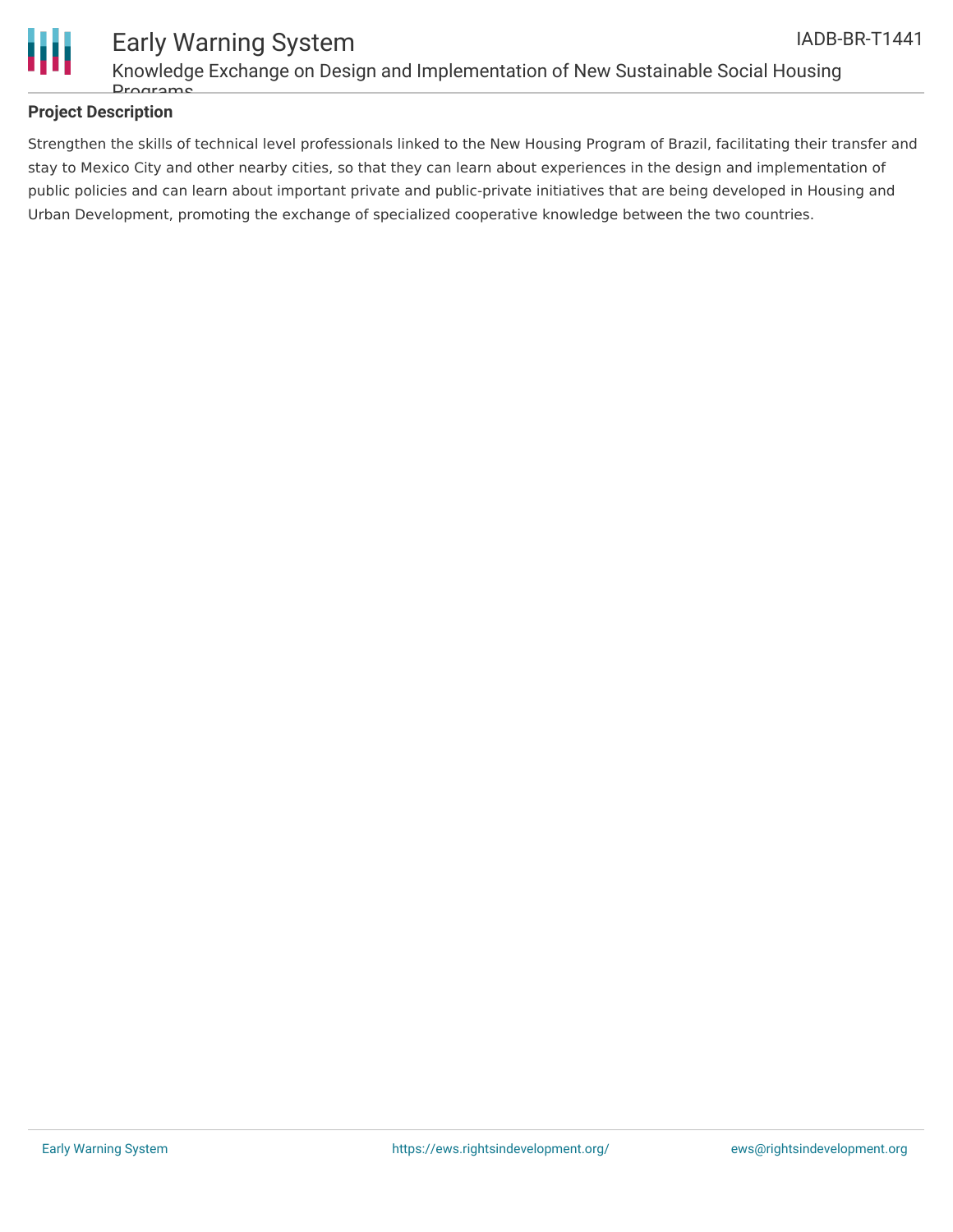

### Early Warning System

Knowledge Exchange on Design and Implementation of New Sustainable Social Housing Drograme

### **Investment Description**

• Inter-American Development Bank (IADB)

Investment ammount not clarified at the time of the snapshot